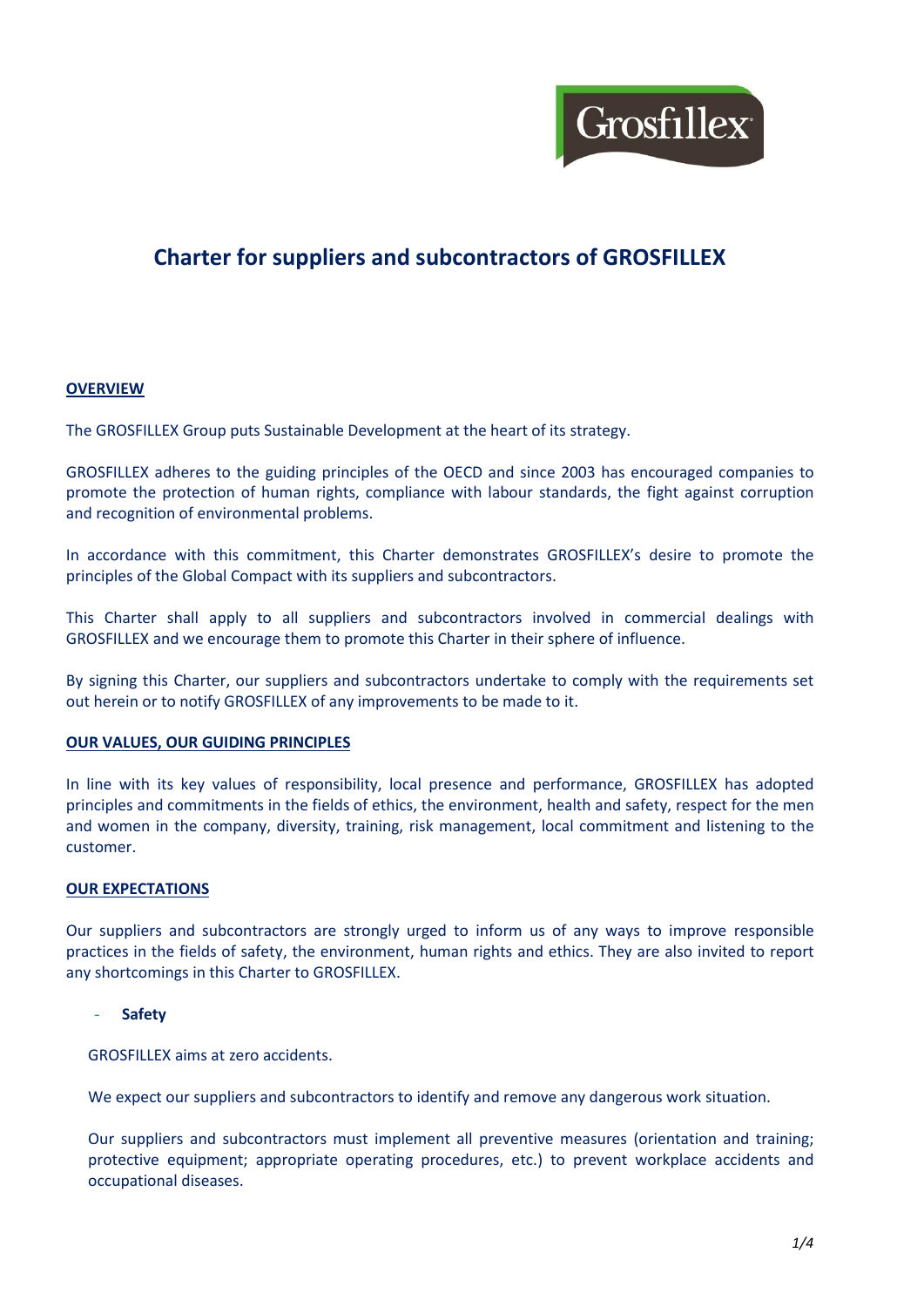

The design and use of the products and equipment of our suppliers and subcontractors must prioritise the preservation of the safety and health of both users and third parties.

#### **Labour Law**

We expect our suppliers and subcontractors to develop policies and procedures to ensure observance of labour standards and people's rights within its organisation and with its suppliers and subcontractors.

## **General provisions:**

#### **Prevention of forced labour and illegal labour:**

Suppliers and subcontractors shall assist in the suppression of forced labour by not making use of any kind of forced or compulsory labour as defined by Conventions C29 of 1930 and C105 of 1957 of the ILO.

Forced or compulsory labour means all work or service exacted from any person under the menace of any penalty and for which said person has not offered him/herself voluntarily.

Suppliers and subcontractors shall not avail themselves of illegal labour as defined by local legislation in force.

#### **Prevention of discrimination:**

Suppliers and subcontractors shall banish all discrimination in compliance with the procedures defined by Convention C111 of the ILO of 1958.

Discrimination means any distinction, exclusion or preference made on the basis of race, colour, sex, religion, political opinion, national extraction or social origin, which has the effect of nullifying or impairing equality of opportunity or treatment in employment or occupation.

As an exception, any distinction, exclusion or preference based on the qualification requirements in respect of a particular job shall not be deemed to be discrimination.

#### **Prevention of child labour:**

Suppliers and subcontractors shall assist in the effective abolition of child labour.

They undertake not to employ, directly or indirectly, a child under the minimum age for admission to employment or work as established in the host country or by default in the conditions provided for in Convention C138 of the ILO of 1973.

Suppliers and subcontractors shall ensure the elimination of the worst forms of child labour in the conditions provided for in Convention C182 of the ILO of 1999.

#### **Working hours:**

Suppliers and subcontractors shall comply with the legal and/or contractual legislation regarding the working hours applicable in the country in question.

#### **Charges/Taxes/Wages:**

Suppliers and subcontractors shall comply with minimum wage legislation in force in the country in question. Wages shall be paid regularly at pre-established periods.

Suppliers and subcontractors shall ensure the on-time payment of all charges and taxes for which they are liable in application of the local legislation in force.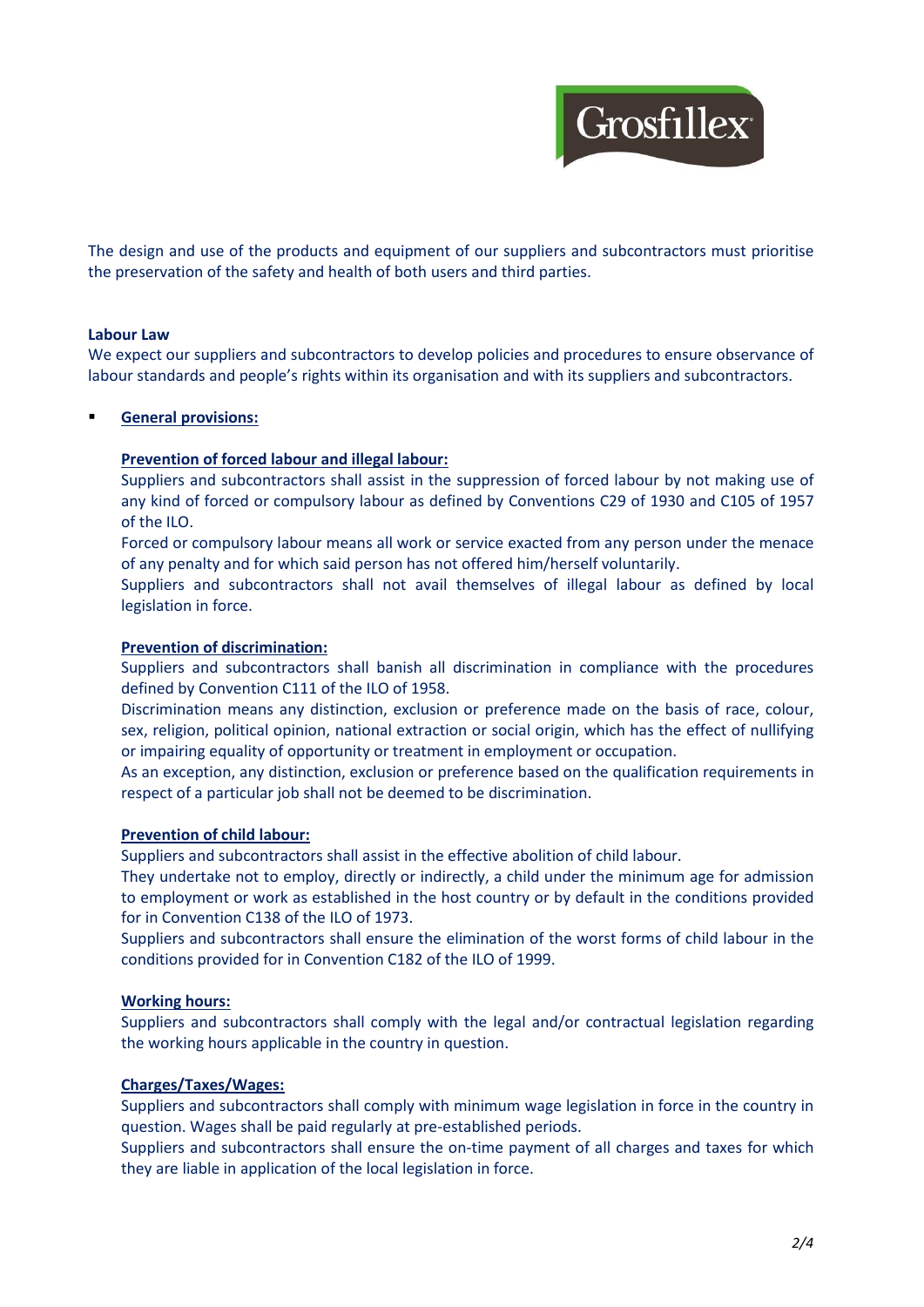

# **Provisions specific to subcontracting:**

Apart from any relationship of subordination between the contractor (GROSFILLEX) and the subcontractor, GROSFILLEX can, wherever necessary, take action against its subcontractor in the event of a failure to observe the points mentioned in this Charter and particularly in the event of a failure to observe the basic principles of safety and ethics.

The subcontractor shall respect the legal and/or contractual legislation on subcontracting that is applicable in the country in question if it in turn avails itself of a subcontractor (if allowed in the contract).

## - **Ethics**

GROSFILLEX maintains high ethical requirements in the conduct of its business. The aim of such requirements is to inspire and preserve a solid culture based on confidence and integrity.

We select our suppliers and subcontractors based on open and competitive consultations.

We require our suppliers and subcontractors to establish and promote ethical principles at all levels in the company, and more specifically:

- Suppliers and subcontractors shall comply with the laws of the states in which they operate, particularly those pertaining to the prevention and the fight against corruption.
- If the national legislation imposes stricter rules than GROSFILLEX's principles regarding the ethical conduct of business, the national legislation must always prevail.
- If GROSFILLEX's principles regarding the ethical conduct of business provide for stricter rules than the national legislation, GROSFILLEX's principles on the ethical conduct of business must be applied.

#### - **Environment**

GROSFILLEX tries to work with suppliers and contractors that have the same objectives and that use environmental best practices, including the quest for energy efficiency, respect for biodiversity, waste reduction and recycling.

Our suppliers and subcontractors shall make a special effort to reduce the carbon footprint of their activities.

Our suppliers and subcontractors shall keep themselves up-to-date on regulatory developments in order to ensure their compliance with the environmental legislation in force.